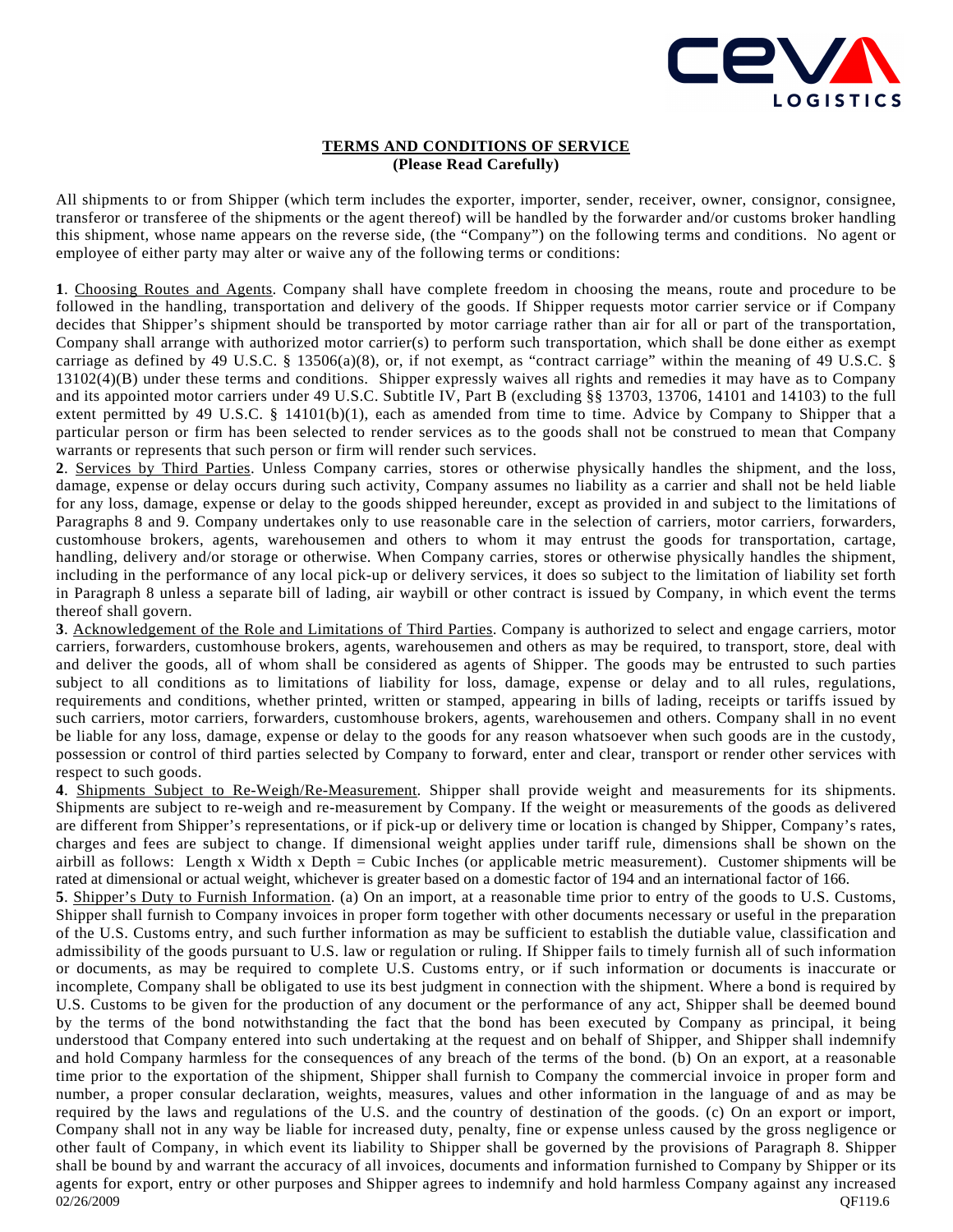duty, penalty, liquidated damages, fine or expense, including attorneys fees, resulting from any inaccuracy or omission or any failure to make timely presentation, even if not due to any negligence or fault of Shipper. The submission of incomplete or inaccurate information related to an import entry, including descriptions quantities, weights, purchase prices, discounts, commissions, charged selling prices at time of exportation, assists, country of origin, etc., makes Shipper liable to severe government penalties or sanctions. In the event the information forwarded to Company, or which accompanied the shipment does not accurately reflect the entire transaction, Shipper shall immediately notify us so that Company can take corrective action.

**6**. Declaring Higher Valuation. Shipper acknowledges and agrees that motor carriers, carriers, warehousemen and others to whom the goods are entrusted usually limit their liability for loss or damage unless a higher value is declared and a charge based on such higher value is agreed to by said motor carriers, etc. Company must receive specific instructions from Shipper to pay such higher charges based on valuation and the motor carrier, etc., must accept such higher declared value; otherwise the valuation placed by Shipper on the goods shall be considered solely for export or customs purposes and the goods will be delivered to the motor carriers, etc., subject to the limitations of liability set forth in Paragraphs 3 and 8.

**7**. Insurance. Company will not arrange to insure the goods unless specific written instructions from Shipper providing the kind and amount of insurance have been received and acknowledged by Company in sufficient time prior to shipment from point of origin. Company does not undertake or warrant that such insurance can or will be placed. Unless Shipper instructs Company to effect insurance under Shipper's own open marine policy, insurance is to be effected with one or more insurance companies or other underwriters to be selected by Company. Any insurance placed shall be governed by the certificate or policy issued and will only be effective when accepted by such insurance companies and underwriters. Insurance cover provided by Company will be assessed at a rate negotiated between the parties separate from any freight charges. Insured value is not to exceed the actual value of the goods. Shipments must be packaged to withstand the normal hazards of transportation for any claim to be valid. In the event Shipper does not elect to insure all or part of a shipment, Company's liability for any losses, damages or delays to such shipment shall be limited in accordance with the provisions of Paragraph 8. Should an insurer dispute its liability for any reason, the insured shall have recourse against the insurer only and Company shall not be under any responsibility or liability in relation thereto, notwithstanding that the premium upon the policy may not be at the same rates as that charged or paid to Company by Shipper, or that the shipment was insured under a policy in the name of Company. Insurance premiums and the charge of Company for arranging the same shall be at Shipper's expense. Insurance coverage is not available through Company on furs, gold, works of art, personal effects, used equipment or used machinery. If for any reason the goods are held in warehouse, or elsewhere, the same will not be covered by any insurance, unless Company receives written instructions from Shipper and same is provided in accordance with this Paragraph 7. Unless specifically agreed in writing by Company, Company assumes no responsibility to effect insurance on any export or import shipment which it does not handle.

**8**. Limitation of Liability Per Shipment. (a) In connection with any international shipments in which Company provides services as a carrier, Company's liability shall be limited in accordance with any applicable international carriage of goods convention as noted in Paragraph 24 below. (b) In connection with all other instances, including shipments within the United States its Territories, and insular possessions, as well as in any instance involving and international shipment in which the terms of an international carriage of goods convention do not apply, Shipper agrees that Company shall in no event be liable for any loss, damage, expense or delay to the goods for any reason, including as a result of the gross negligence or other fault of Company, for any amount in excess of \$.50/pound, \$50 per shipment, or the invoice value, whichever is less, and any partial loss or damage for which Company may be liable shall be adjusted pro rata on the basis of such valuation, (c) As to any shipments under this agreement, Shipper has the option in Paragraphs 6 and 7 above of paying special compensation to increase the liability for the shipment in excess of the above stated amounts in case of any loss, damage, expense or delay, but such options can be exercised only by specific written agreement made with Company prior to shipment which agreement shall indicate the declared agreed value and the additional compensation for the added liability to be assumed. COMPANY SHALL NOT IN ANY CIRCUMSTANCES BE LIABLE FOR PUNITIVE OR EXEMPLARY DAMAGES OR CONSEQUENTIAL OR INDIRECT DAMAGES, INCLUDING WITHOUT LIMITATION, DAMAGES ARISING FROM LOSS OF PROFIT.

**9**. Liability of Company. It is agreed that any claim or demand for loss, damage, expense or delay shall be only against the carriers, motor carriers, forwarders, customhouse brokers, agents, warehousemen or others in whose actual custody or control the goods may be at the time of such loss, damage, expense or delay, and that Company shall not be liable or responsible for any claim or demand from any cause whatsoever, unless in each case the goods were in the actual custody or control of Company and the damages alleged to have been suffered be proven to be caused by the negligence or willful misconduct of Company, its officers or employees, in which event the limitation of liability set forth in Paragraph 8 shall apply.

 $QF119.6$   $QF119.6$ **10**. Presenting Claims. To preserve a claim, the following must be adhered to: (a) As to all shipments within the United States its Territories, or insular possession, claims for lost or damaged shipments must be made within two hundred seventy (270) days of the shipping date. Initial notification of visible damage to the shipment must be made in writing on the bill-of-lading by Shipper or the consignee at the time of delivery, and a signed receipt absent such notation shall be proof of apparent good order and condition at delivery. Notification of concealed damage must be made to Company within 24 hours of receipt of delivery of the shipment. Original shipping carton and contents must be retained by consignee for inspection. Claims for overcharges must be presented to Company within 60 days of the shipping date. (b) As to all shipments for export or import, in no event shall Company be liable for any act, omission or default by it in connection with an exportation or importation, unless a claim therefor shall be presented to it at its office at 15350 Vickery Drive, Houston, Texas, 77032 within one hundred eighty (180) days from date of exportation or importation of the goods in a written statement to which sworn proof of claim shall be attached. No suit to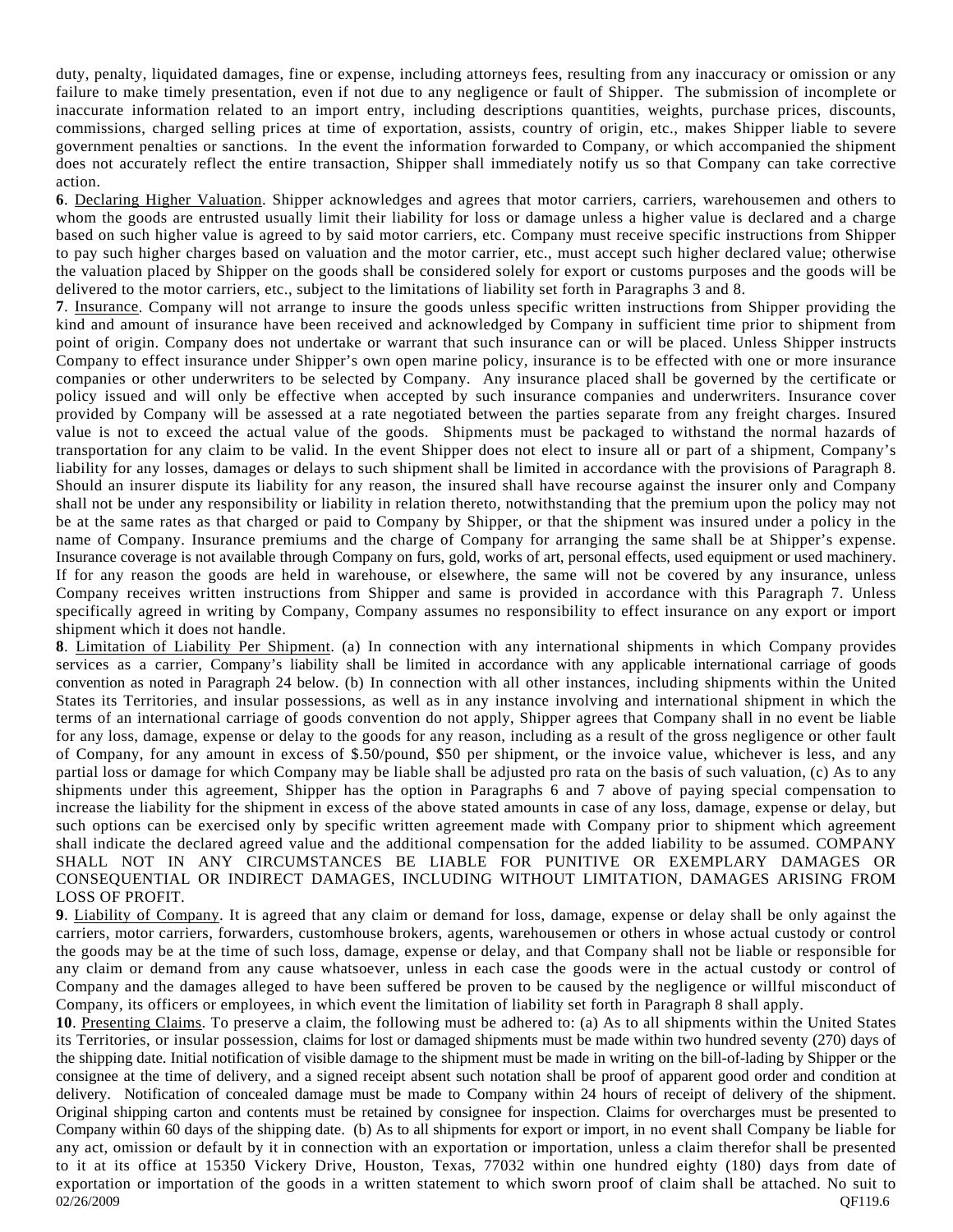recover for any claim or demand made under (a) or (b) of this Paragraph shall in any event be maintained against Company unless instituted within one year after presentation of the said claim, as above provided.

**11**. Advancing Money. Company shall not be obliged to incur any expense, guarantee payment or advance any money in connection with the importing, forwarding, transporting, storing or coopering of the goods, unless the same is previously provided to Company by Shipper on demand. Company shall be under no obligation to advance freight charges, customs duties or taxes on any shipment, nor shall any advance by Company be construed as a waiver of the provisions hereof.

**12**. Indemnification for Freight, Duties. In the event that a carrier, other person or any governmental agency makes a claim or institutes legal action against Company for ocean or other freight, duties, fines, penalties, liquidated damages or other money due arising from a shipment of goods of Shipper, Shipper agrees to indemnify and hold harmless Company for any amount Company may be required to pay such carrier, other person or governmental agency together with reasonable expenses, including attorney fees, incurred by Company in connection with defending such claim or legal action and obtaining reimbursement from Shipper. The confiscation or detention of the goods by any governmental authority shall not affect or diminish the liability of Shipper to Company to pay all charges or other money due promptly on demand.

**13**. Sale of Perishable Goods. Perishable goods or live animals to be exported or which are cleared through customs concerning which no instructions for disposition are furnished by Shipper may be sold or otherwise disposed of without any notice to Shipper, owner or consignee of the goods, and payment or tender of the net proceeds of any sale after deduction of charges shall be equivalent to delivery. In the event that any shipment is refused or remains unclaimed at destination or any transshipping point in the course of transit or is returned for any reason, Shipper shall nevertheless pay Company for all charges and expenses in connection therewith. No provision hereof shall obligate Company to forward, enter or clear the goods or arrange for their disposal.

**14**. C.O.D. Shipments. Goods received with instructions to "Collect on Delivery" (C.O.D.) by drafts or otherwise, or to collect on any specified terms by time drafts or otherwise, are accepted by Company only upon the express understanding that Company will exercise reasonable care in the selection of a bank, correspondent, carrier or agent to whom it will send such item for collection, and Company will not be responsible for any acts, omission, default, suspension, insolvency or want of care, loss, negligence, or fault of such bank, correspondent, carrier or agent, nor for any delay in remittance lost in exchange, or loss during transmission, or while in the course of collection. Shipper must enter the amount of any Shipper's C.O.D. which shall be collected subject to the fee and rules of the delivering carrier. Unless caused by Company's willful or intentional misconduct, under no other circumstances shall Company's liability relating in any way to Shipper's C.O.D. exceed the limits of liability as set forth in Paragraph 8.

15. Shipper Liable for Fees. Notwithstanding any payment instructions given to Company, Shipper shall be responsible for all fees, costs, and charges of any kind hereunder if Company is unable to collect such charges, which shall include special handling fees, duties or taxes which have been advanced, from consignee or other third party within 45 days of delivery.

**16**. General Lien on Any Property. Company shall have a general lien on any and all property (and documents relating thereto) of Shipper, in its actual or constructive possession, custody or control or en route, for all claims for charges, expenses or advances incurred by Company in connection with any shipments of Shipper or storage of goods on behalf of Shipper or Consignee, even if previously delivered by Company, and if such claim remains unsatisfied for thirty (30) days after demand for its payment is made, Company may sell at public auction or private sale, upon ten (10) days written notice, sent certified or registered mail with return receipt requested from Shipper, the goods, wares and/or merchandise, or so much thereof as may be necessary to satisfy such lien, and apply the net proceeds of such sale to the payment of the amount due to Company. Any surplus from such sale shall be transmitted to Shipper, and Shipper shall be liable for any deficiency in the sale.

**17**. Compensation of Company. Payment terms are net due on receipt. Contract or special rates may be considered void and the shipment re-rated at full charges if invoice is not paid in 30 days. Contract or special rates apply only to prepaid shipments unless specifically stated in a contract rate proposal. Invoicing hereunder while a shipment remains in transit shall not close out this agreement. The compensation of Company for its services shall be included with and is in addition to the rates and charges of all carriers and other agencies selected by Company to transport and deal with the goods and such compensation shall be exclusive of any brokerage, commission, dividends or other revenue received by Company from carriers, insurers and others in connection with the shipment. Surcharges, including, without limitation, fuel, peak season, security, or government imposed charges, may apply as set forth in Company's various surcharge rate sheets as may be published by Company on its website at www.cevalogistics.com and modified by Company in its sole discretion from time to time. If Shipper's account is past due, Company is not obligated to refund any overcharges or pay any other obligation to Shipper and Company in its sole discretion, may apply any overcharge amounts or other payments Company agrees it owes Shipper, against the oldest outstanding invoices. In any referral for collection or action against Shipper for monies due to Company, upon recovery by Company, Shipper shall pay all expenses of collection and/or litigation, including reasonable attorneys' fees, collection agency fees, and court costs. Any invoiced amounts not paid within thirty (30) days of the date of invoice shall accrue interest at the highest rate allowable by applicable law. All billing or invoice inquiries or disputes must be presented to Company within one hundred and eighty (180) days of receipt of invoice. All payment inquiries or disputes must be presented to the other party within one hundred and eighty (180) days of receipt of payment. Any inquiries or disputes not presented within the time frames set forth herein shall be deemed waived. Notwithstanding the foregoing, Company may at any time offset any amounts owed or paid by the Shipper to Company against any amounts owed by Company to the Shipper, including, without limitation, unidentified payments and credits in the Shipper's favor, duplicate payments by the Shipper, and accounts payable to the Shipper.

**18**. Picking Up Shipments or Samples. Company shall not itself be obligated to pick up a shipment from a carrier or a sample from U.S. Customs. Should Company render such a service for and on behalf of Shipper, Company shall not be responsible for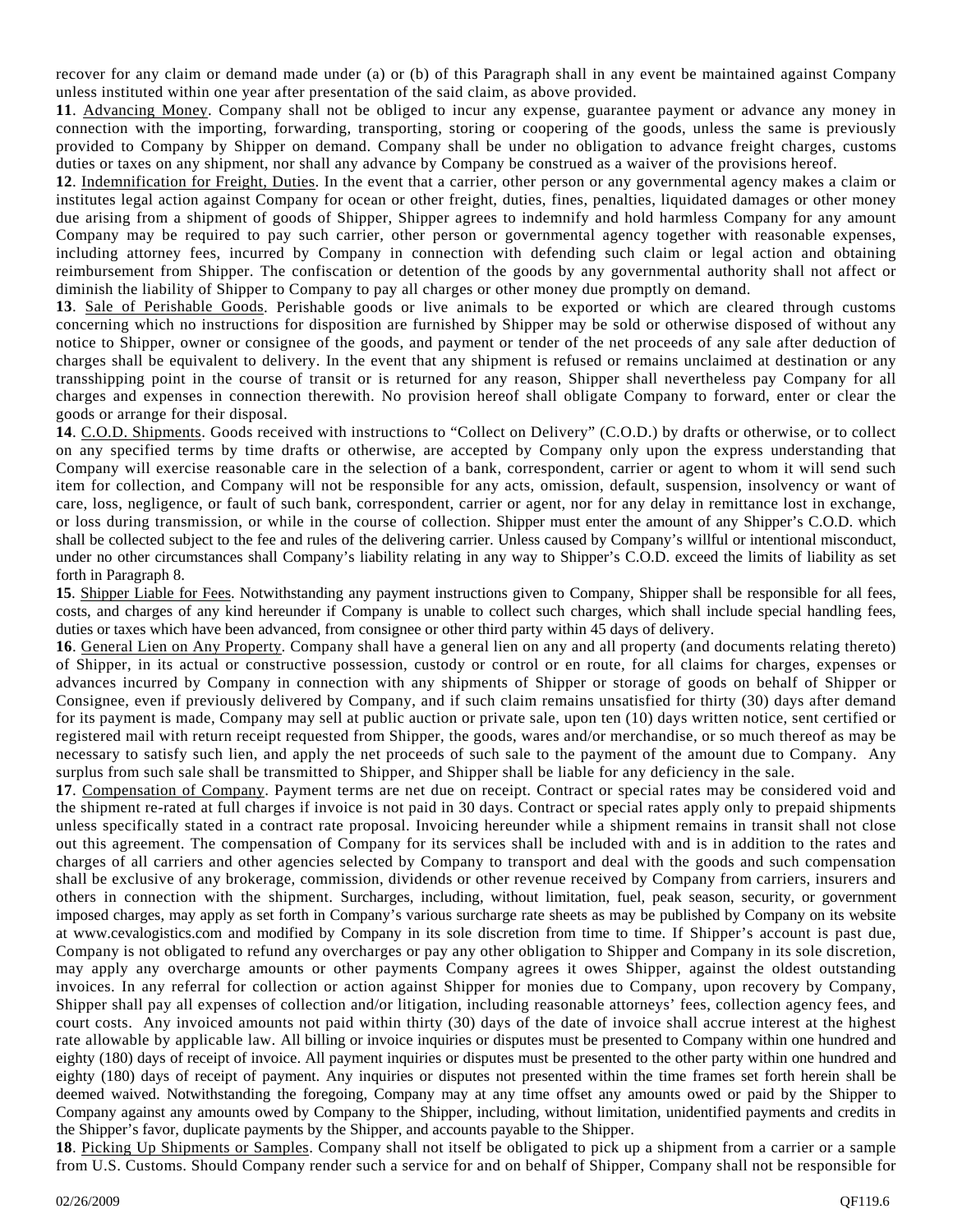loss or damage to the shipment unless it is in the actual custody and control of Company and the loss or damage is caused by the gross negligence or other fault of Company, in which event the limitation of liability set forth in Paragraph 8 shall apply.

**19**. No Responsibility For Governmental Requirements. It is Shipper's responsibility to know and comply with all licensing, classification, valuation, marking and other Customs' requirements, laws, regulations, and rulings enforced by the U.S. and any country having jurisdiction over a shipment, the laws and regulations of any applicable governmental agency, including but not limited to the U.S. Food and Drug Administration, and all other requirements, laws and regulations of any applicable country or governmental agency. Company shall not be responsible for action taken, liquidated damages, or fines or penalties assessed by any governmental agency against the shipment because of the failure of Shipper to comply with the laws, requirements or regulations of any country or governmental agency or with a notification issued to Shipper by any such agency.

**20**. Loss, Damage or Expense Due To Delay. Unless the services to be performed by Company hereunder are delayed by reason of the gross negligence or willful misconduct of Company, Company shall not be responsible for any loss, damage or expense incurred by Shipper because of such delay. In the event Company is at fault as above described, its liability is limited in accordance with the provisions of Paragraph 8.

**21**. Construction of Terms and Venue. The terms and conditions hereof shall be construed according to the laws of the State of Texas. SHIPPER AND COMPANY AGREE THAT ANY CLAIM OR DISPUTE ARISING BETWEEN THEM, WHETHER UNDER FEDERAL, STATE, LOCAL, OR FOREIGN STATUTES, REGULATIONS, OR COMMON LAW, SHALL BE BROUGHT EXCLUSIVELY IN THE STATE OR FEDERAL COURTS SERVING HARRIS COUNTY, TEXAS. SHIPPER AND COMPANY HEREBY CONSENT TO THE JURISDICTION OF SUCH COURTS.

**22**. Proof of Delivery. Shipper agrees that digitized signature or computer record of delivery receipt is acceptable as proof of delivery of any shipment hereunder.

**23***.* Level of Service. Unless Shipper properly elects Guaranteed Delivery services when tendering any shipment to Company, the shipment will automatically be shipped as a 5<sup>th</sup> day p.m. shipment if shipped within the United States or its territories.

**24**. International Carriage of Goods Convention. If the carriage involves an ultimate destination or stop in a country other than the country of departure, the Warsaw Convention or the Montreal Convention as defined herein, may be applicable. These Conventions govern, and in most cases limit, the liability of Company in respect of loss, damage, or delay to cargo. Under either applicable Convention, liability of Company per kilogram may be limited to 17 Special Drawing Rights, converted into national currency under applicable law, unless a higher value is declared in advance by the Shipper and a supplementary charge is paid if required pursuant to Paragraphs 6 and 7 above. "Warsaw Convention" means, (a) the Convention for the Unification of Certain Rules relating to International Carriage by Air, signed at Warsaw, 12 October 1929, or (b) that Convention as amended at The Hague, 28 September 1955, or (c) that Convention as amended at The Hague 28 September 1955 and by Montreal Protocol No. 1, 2, or 4 (1975), whichever may be applicable. "Montreal Convention" means the Convention for Unification of Certain Rules for International Carriage by Air, signed at Montreal on 28 May 1999.

**25**. Hazardous Materials and Dangerous Goods. All packages containing hazardous materials/dangerous goods shall be limited to the materials and quantities authorized for air transportation under the U.S. Department of Transportation hazardous materials transportation regulations (49 C.F.R. Parts 171, 172, and 173) and the current edition of the International Air Transport Association (IATA) Dangerous Goods Regulations (together "Regulations"). Shipper and its agents shall comply with the Regulations regardless of the routing or the mode by which the shipment is transported. Each shipment requiring a Shipper's Declaration for Dangerous Goods under the Regulations shall be accompanied by properly executed documents in conformance with the requirements of the Regulations. If a shipment contains hazardous materials/dangerous goods, the contents shall be – and Shipper hereby certifies they are – fully and accurately described on the air waybill or other shipping document by proper shipping name and are classified, packaged, marked and labeled, and in proper condition for carriage by air (or, if tendered for other mode of transportation, then for carriage by such other mode) according to the Regulations and any other applicable national governmental regulations. Shipper hereby declares that all of the applicable air transport requirements have been met.

**26**. Transportation Security Administration. Shipper acknowledges that Company, to the extent it serves as an indirect air carrier, is required by the United States Transportation Security Administration ("TSA") to maintain an air cargo security program. Shipper herby authorizes and consents to all cargo tendered for transportation by air to be screened as required by TSA regulations (49 C.F.R. § 1548.9(b)) and in accordance with c (parts 1 and 2) and Company's cargo security program, including any necessary breakdown of a shipment. Shipper shall disclose to Company if it is acting as agent, representative, broker, carrier, or other freight intermediary for any other person or entity, and shall assist Company to comply with TSA requirements by enabling Company to obtain all necessary documents from such other person or entity, or otherwise qualify, such person or entity. If Shipper advises Company that Shipper or the originator of the shipment is an individual, Company will provide any required Privacy Act Notice.

**27**. Obligation to Pay Customs Charges. The following notice required is to be given pursuant to 19 CFR part 111.29(b)(1): If you are the importer of record, payment to the broker will not relieve you of liability for customs charges (duties, taxes, or other debts owed CBP) in the event the charges are not paid by the broker. Therefore, if you pay by check, customs charges may be paid with a separate check payable to the "U.S. Customs and Border Protection" which shall be delivered to CBP by the broker.

 $QF119.6$   $QF119.6$ **28.** Quotations not Binding: Quotations as to fees, rates of duty, freight charges, insurance premiums or other charges given by the Company to the Customer are for informational purposes only and are subject to change without notice and shall not under any circumstances be binding upon the Company unless the Company in writing specifically undertakes the handling or transportation of the shipment at a specific rate.